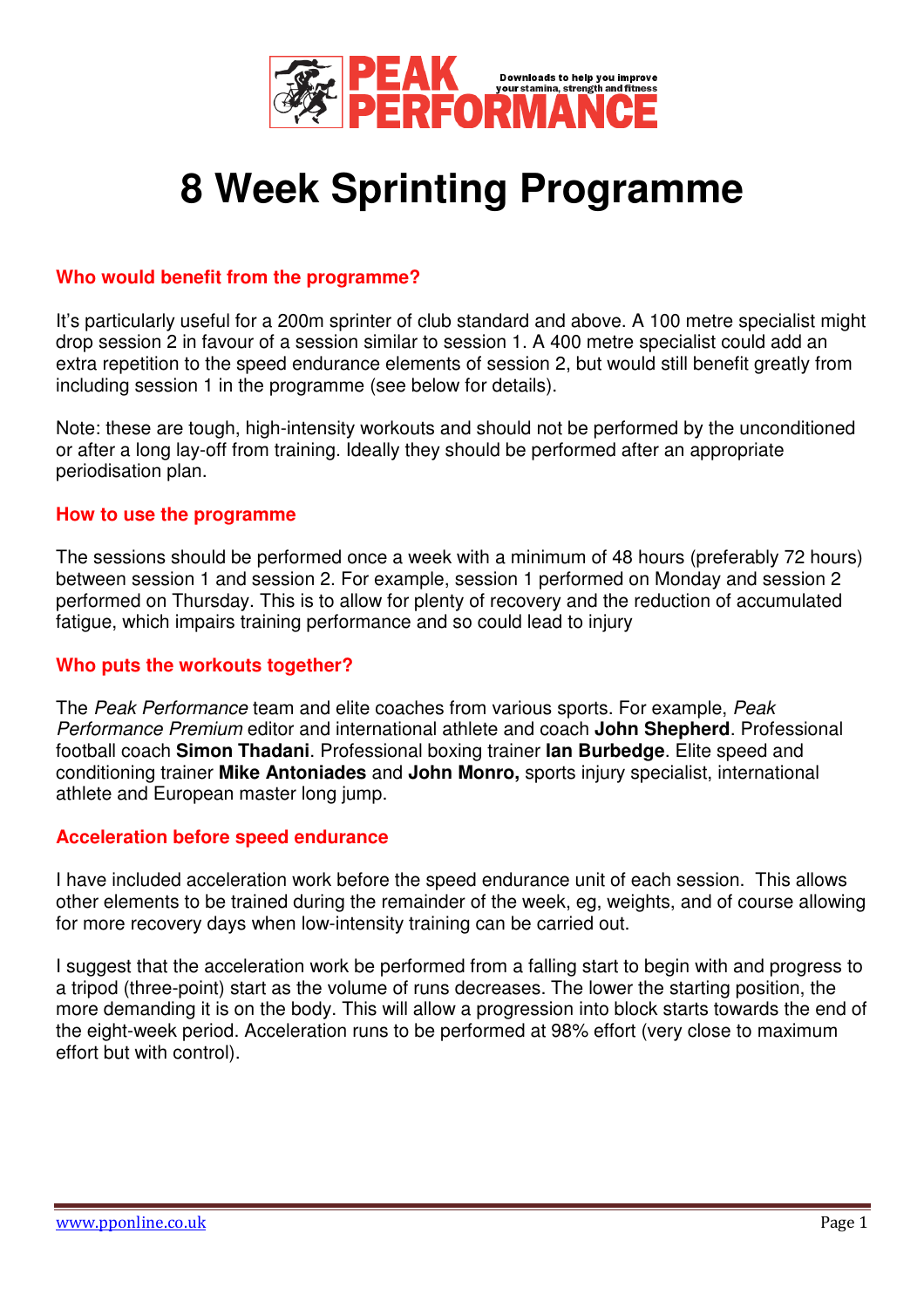#### **A guideline for recoveries between maximal effort runs up to and including 30 metres - 1 minute for every 10metres run:**

 $10m = 60$ secs  $20m = 2min$  $30m = 3min$ 

However, I believe that if 30-metre block starts are performed, it is wise to increase the recovery to 4-5mins to cope with the extra demands created by the low starting position.

Speed endurance runs – should be performed from either a 5 metre jog prior to sprinting, or a standing start.

Each repetition should be run at 95-98%, but must be performed with control and good technique.

#### **Kit and environment:**

Make sure that you are wearing appropriate kit for the workout. Obviously this will depend on climatic conditions but as the session is a tapering one it is most likely to be done in warmer weather for the UK outdoor season. The crucial factor will be keeping warm between runs and wearing clothing that will assist and not compromise the sprint action. Compression clothing could provide benefits for both these purposes.

#### **Warm up:**

You must warm up specifically so that your mind and muscles are ready for the intense effort that they will need to supply – see Need some speed? Speed workout 1 warming up for speed

#### **Recovery between runs**

The recoveries between runs are long - this is to allow the body enough time to recover to reproduce the required speed on each run. Particularly with very long recoveries, I believe it is is wise to have a cool-down walk as soon as possible after each repetition, followed by a period of lying down (ensuring that the body is kept warm). Prior to the following repetition a short warm up period of active mobility and sprint drills should be used to prepare the body for the effort to come.

To reemphasise: It doesn't matter how painful the rep has been, it is not a good idea for the athlete to lie down on the track or sit in the stands until some cooling down – ie, a walk or jog - has been carried out. Movement helps to disperse the waste products (lactic/lactate) that are evident in the bloodstream during/following prolonged high-intensity efforts.

#### **The speed endurance workouts**

|                |                         | Week Acceleration Speed End 98% | <b>Recovery</b> |
|----------------|-------------------------|---------------------------------|-----------------|
| $\mathbf{1}$   | 4x15m                   | 60 80 100                       | 8min 10min      |
| 2              | 4x15 2x20m 60 80 100    |                                 | 10 & 12 min     |
| 3              | 4x20 2x30m 70 90 110    |                                 | 12 & 14 min     |
| 4              | 4x15m 70 90 110         |                                 | 12 & 14 min     |
| 5              | 4x15 4x20m 80 100 120   |                                 | 12 & 14 min     |
| 6              | 4x20 4x30m 80 100 120   |                                 | 12 & 16 min     |
| $\overline{7}$ | 4x20m blocks 90 110 130 |                                 | 12 & 18 min     |
| 8              | 4x20m blocks 90 110 130 |                                 | 14 & 20 min     |